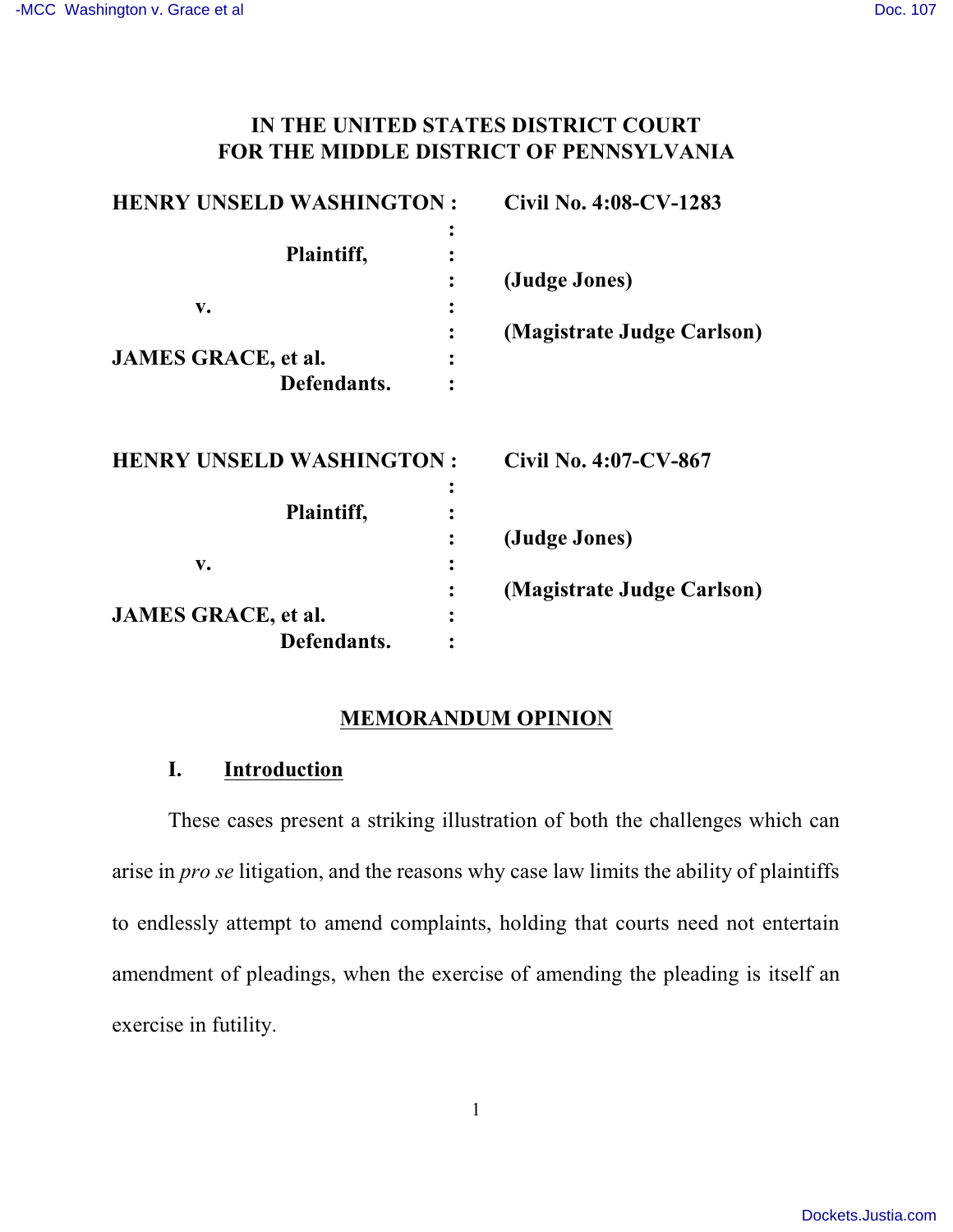In this case, we are presented by an inmate *pro se* plaintiff who has been working on various amended complaints for the past five years, since 2007, none of which have yet been sufficiently clear or coherent to serve. As part of this protracted process, in September of 2011, the United States Court of Appeals for the Third Circuit, considered the legal sufficiency of one of Washington's amended complaints, dismissed the vast bulk of the plaintiff's prolix and confusing third amended complaint, and found that only 14 averments out of the plaintiff's 360 paragraph amended complaint warranted service and further litigation. Washington v. Grace, No. 10-4434, 2011 WL 4436277, \*2 (3d Cir Sept. 26, 2011).

Following the remand of this matter, we offered Washington the opportunity to prepare a simple, concise amended complaint reciting these remaining claims. Washington has responded to this simple direction by filing multiple motions for extension of time to amend his complaint, motions and pleadings in which Washington estimates that it may take him as much as an additional 18 months to complete this elementary task. Washington has also tendered to the Court what he describes asthe first installment on this proposed amended complaint which may take a year and a half to complete–a 75 page tome which names more than 150 defendants, repeats dozens of dismissed claims, and contains in excess of 140 separately numbered paragraphs, many of which re-allege claims that have already been found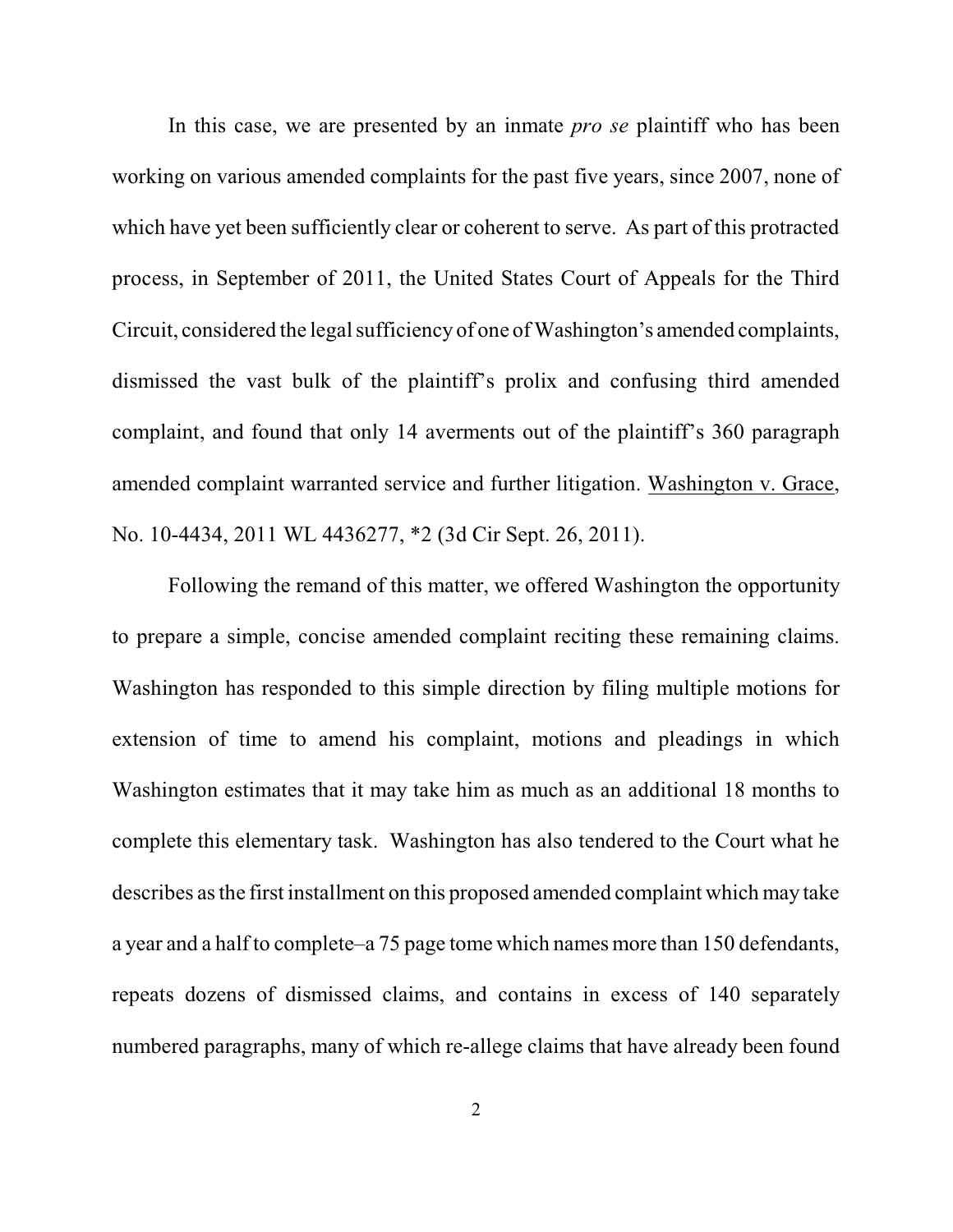wholly wanting. Given Washington's assertion that this document represents only 25% of his entire proposed amended complaint, it is anticipated that when Washington completes this pleading, which he currently estimates may be sometime in the summer of 2013, the amended complaint will be 300 pages in length and will contain more than 560 separately numbered paragraphs.

On these facts, recited by Washington, we find that granting further leave to amend would be futile. Therefore, we will deny Washington's motionsto amend and for further extensions of time in which to amend this complaint. Instead, we will order service of Washington's last previously filed amended complaint on the defendants, and will direct the defendants to respond only to those averments that were previously specifically identified by the court of appeals as meriting a response.

## **II. Statement of Facts and of the Case**

These cases have been referred to the undersigned for pre-trial management following the remand of this matter from the court of appeals on September 26, 2011. Washington v. Grace, No. 10-4434, 2011 WL 4436277 (3d Cir. Sept. 26, 2011). That appellate court opinion aptly captured the essential quality of Washington's claims and allegations, stating that:

On June 24, 2008, Commonwealth of Pennsylvania prisoner Henry Unseld Washington commenced this lawsuit, the second of at least two he lodged against a similar, capacious set of defendants. As before, his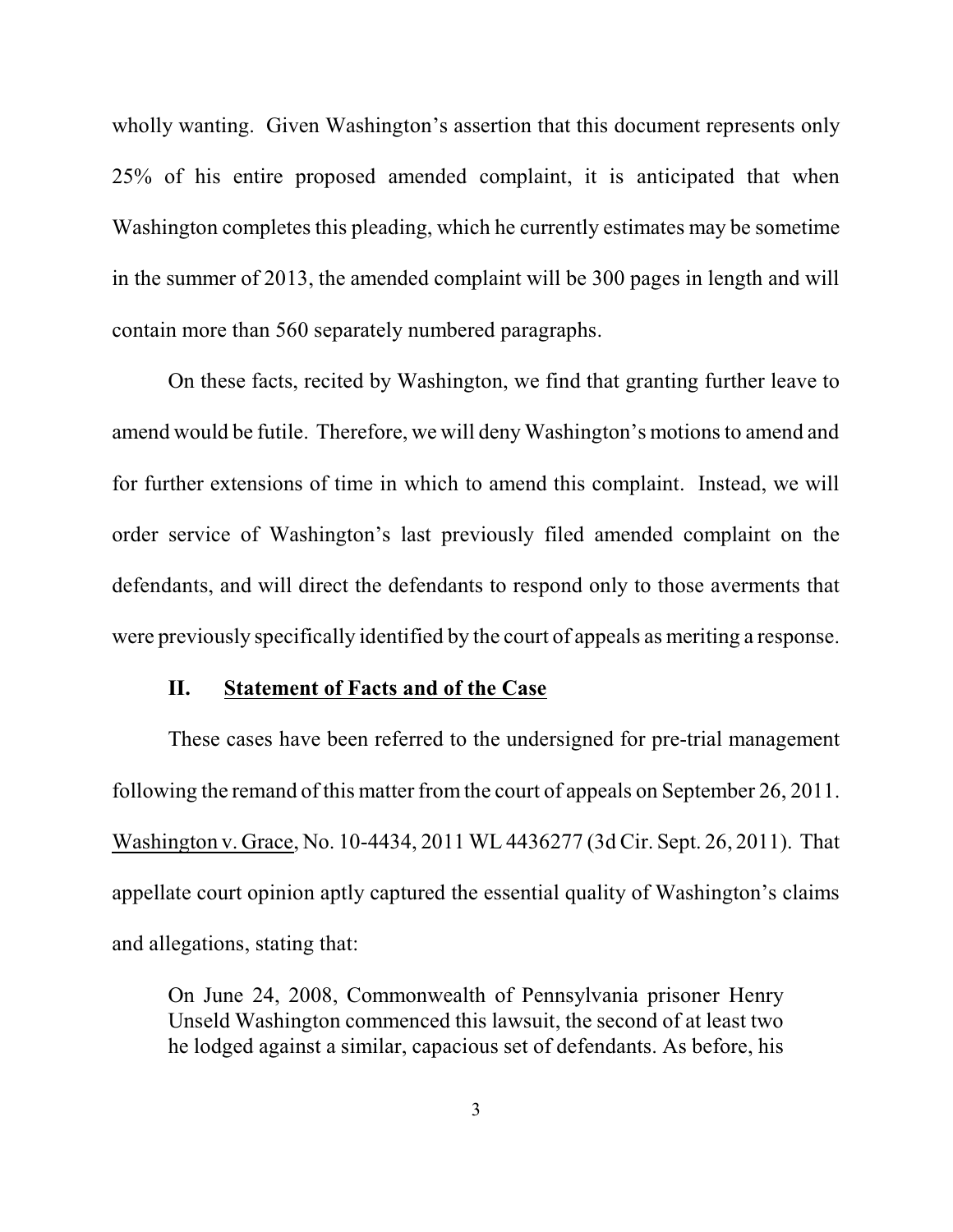lengthy, handwritten complaint charged a series of constitutional and other violations, most predicated on conspiratorial retaliation, ranging from the serious (physical and sexual assault) to the trivial (denial of toenail clippers; targeted, tobacco-saturated expectorate) to the outright bizarre (contamination of cell with "renowned cancer-causing juice"). The defendants were, again, staff members and others associated with a series of Pennsylvania state prisons: SCIs Greene, Fayette, Huntingdon, Dallas, and Pine Grove. Washington requested, inter alia, compensatory damages, replacement of his damaged property, injunctive relief (including commutation of his life sentence, facially prohibited by Preiser v. Rodriguez*,* 411 U.S. 475, 500, 93 S.Ct. 1827, 36 L.Ed.2d 439 (1973)), and surgery to reverse his "genital dysmorphism." This new 1 case, which addressed conduct spanning from June 30, 2004, to (by the third amended complaint) May 2010, substantially overlapped with the previous case, M. D. Pa. Civ. No. 4–07–CV–00867; indeed, several of the allegations were identical.

Washington v. Grace, 2011 WL 4436277 at \*1 (footnotes omitted).

The appellate court then conducted a painstakingly careful review of Washington's third amended complaint, which had previously been dismissed in its entirety upon a screening review. While that review affirmed the dismissal of literally hundreds of claims, averments and parties named by Washington in this amended

Dysmorphism is defined as "an anatomical malformation". Merriam-1 Webster Dictionary, 2011, ed. In this case, dysmorphism is a constant recurring theme in Washington's various complaints, including the proposed amended complaint that he wishes to work on over the next 18 months. Specifically, one of the central recurring assertions in Washington's pleadings is that his genitals are shrinking and prison officials are responsible for this process. Indeed, Washington's prior complaints have, *inter alia*, requested that we reverse the process and restore him to his former stature, something that is plainly beyond the power of any court to achieve.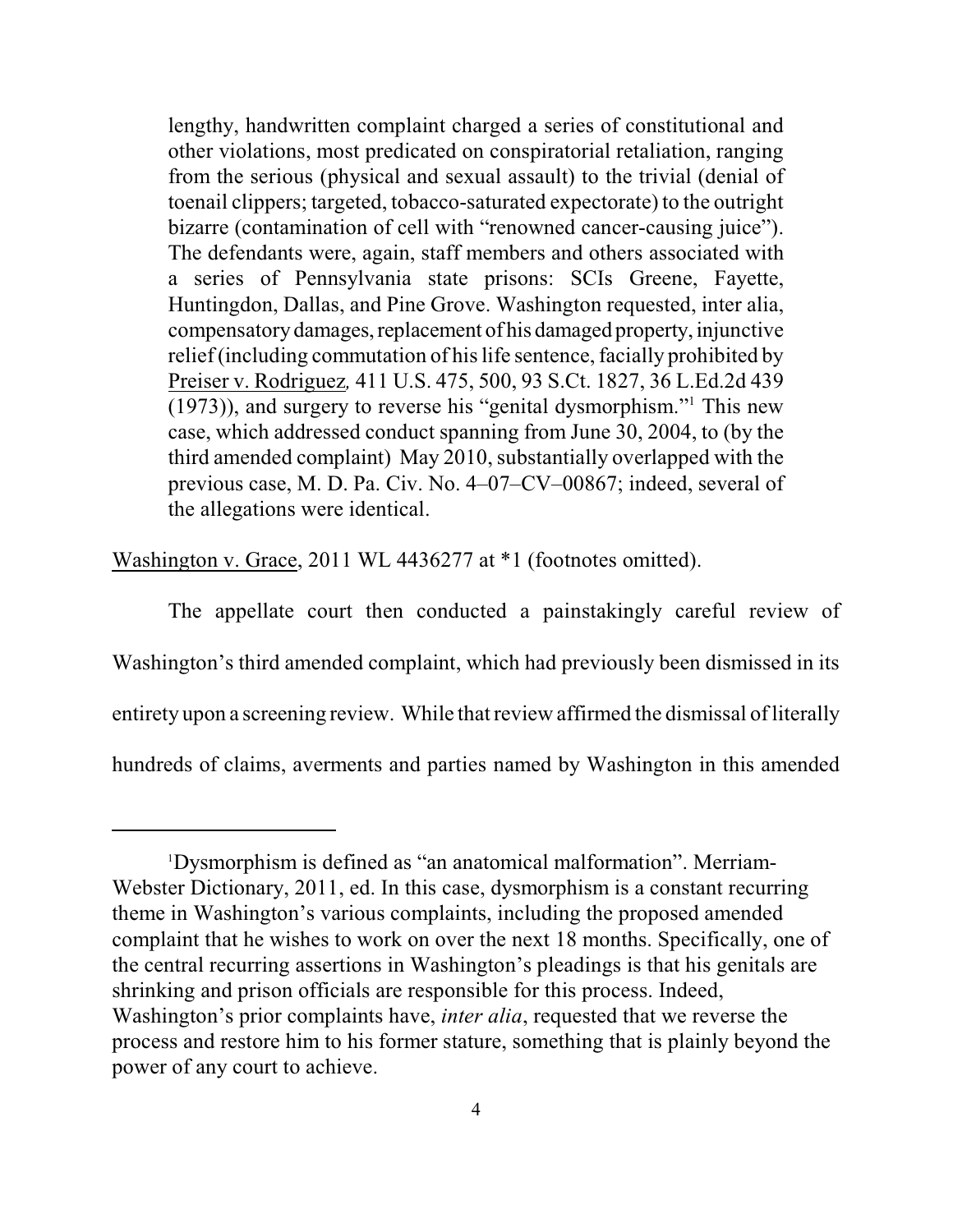complaint, out of an abundance of caution the court of appeals remanded a handful of claims for further scrutiny by this Court. In this regard, the court of appeals' opinion in this case narrowly and specifically defined Washington's surviving claims, plainly stating as follows:

Since Washington initiated this lawsuit on June 24, 2008, see Houston v. Lack*,* 487 U.S. 266, 276 (1988), the two-year statute of limitationsfor 42 U.S.C. § 1983 actions in Pennsylvania bars recovery for conduct taking place before June 24, 2006. See Kach v. Hose*,* 589 F.3d 626, 634 (3d Cir.2009); see also Oshiver v. Levin, Fishbein, Sedran & Berman*,* 38 F.3d 1380, 1384 n. 1 (3d Cir.1994) (explaining that a complaint can be dismissed for statute-of-limitations violations when "the complaint facially shows noncompliance with the limitations period and the affirmative defense clearly appears on the face of the pleading"). Looking to the third amended complaint, which was used by the District Court in making its final disposition, we observe that paragraphs one through 92 refer exclusively to activity before the two-year cutoff. Therefore, none of those factual grounds can properly support a claim (with one exception, discussed *infra*). We are similarly in accord with the majority of the District Court's reasoning on Washington's Eighth Amendment and First Amendment retaliation claims. Washington did not successfully plead deliberate indifference by the defendants to his serious medical needs, see Woloszyn v. Cnty. of Lawrence*,* 396 F.3d 314, 320 (3d Cir.2005), nor did he show that most of the alleged retaliation by the defendants would deter a person of ordinary firmness from exercising his constitutional rights, see Mitchell v. Horn*,* 318 F.3d 523, 530 (3d Cir.2003); moreover, many of the defendants were not shown to have personal involvement in any underlying constitutional violation, see Evancho v. Fisher*,* 423 F.3d 347, 353 (3d Cir.2005).*However,we have identified several claims that, on their face, pass substantive muster. Specifically, the following paragraphs of the third amended complaint contain allegations of retaliation, excessive force, and sexual assault that appear to state a claim upon which relief could be granted: 88, 103–04, 108, 112, 118, 122, 131, 145, 221, 239, 339, and 356–57.* With regard to these claims, we will vacate the District Court's judgment and remand for further proceedings.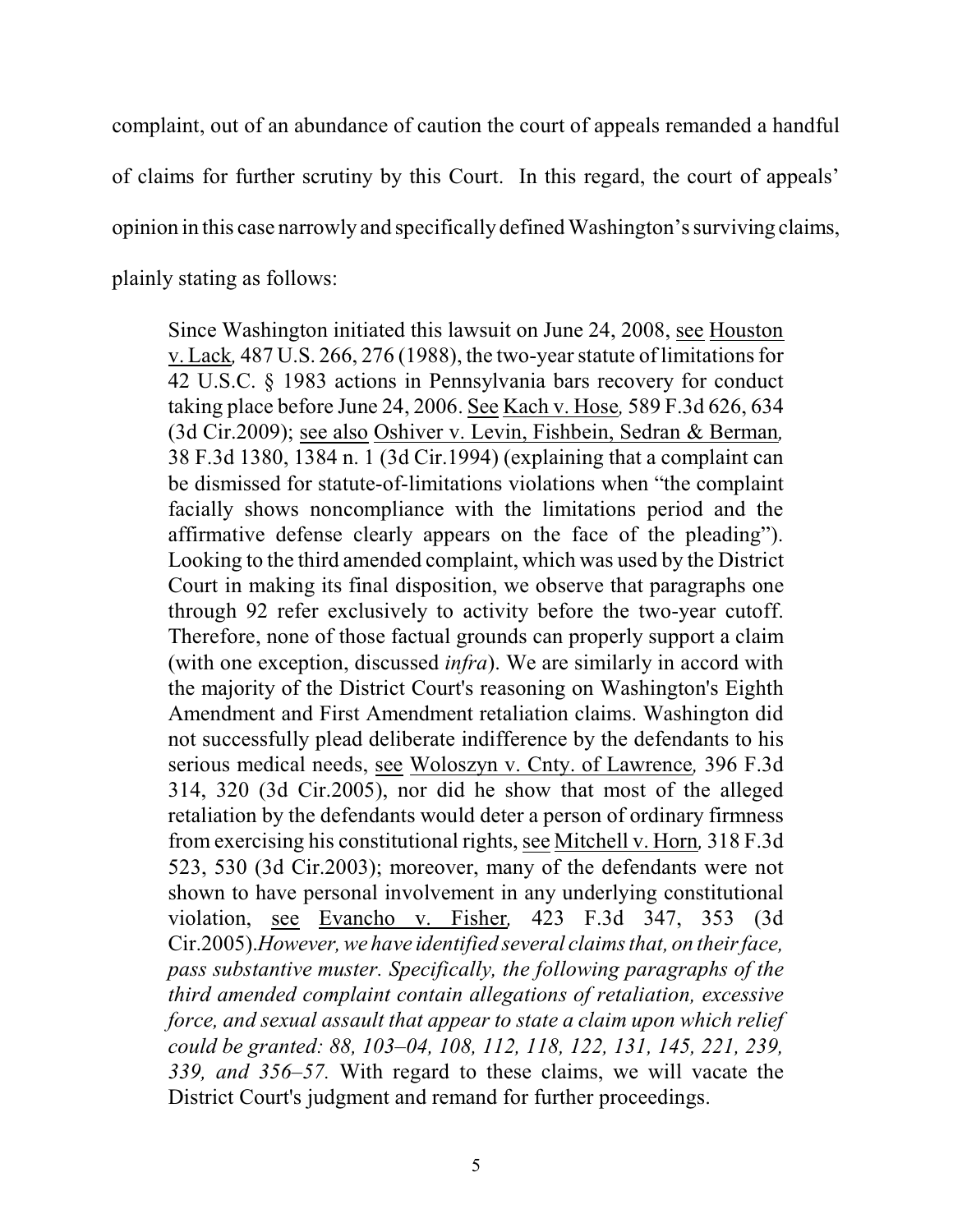Washington v. Grace, 2011 WL 4436277, \*2 (3d Cir Sept. 26, 2011)(emphasis added).

This case wasthen referred to the undersigned for further pretrial proceedings. As part of this process, on October 3, 2011, we entered an order directing the plaintiff to file an amended complaint on or before October 17, 2011, given the lack of clarity in these pleadings. On October 20, 2011, the plaintiff filed motions (Docs. 89 and 70), requesting an additional six months, or 180 days, in which to prepare his amended complaint, stating that he has found the Court's one page order too confusing to comply with in any shorter period of time.

We granted this request, in part, finding that the plaintiff did not need six months to complete this task, and should have no confusion regarding the task before him since that task was expressly defined by the court of appeals in its remand order. Therefore, the plaintiff was ordered to prepare an amended complaint which listed only those parties and claims specifically identified by the court of appeals as warranting further consideration, along with any other claims and defendants that are the plaintiff believed were not foreclosed by the prior ruling of the court of appeals. Washington was also advised that any amended complaint should be complete in all respects, address all of the issues set forth in the court of appeals' opinion, and be a new pleading which stands by itself as an adequate complaint without reference to the complaint already filed. Since this order, and the court of appeals' opinion plainly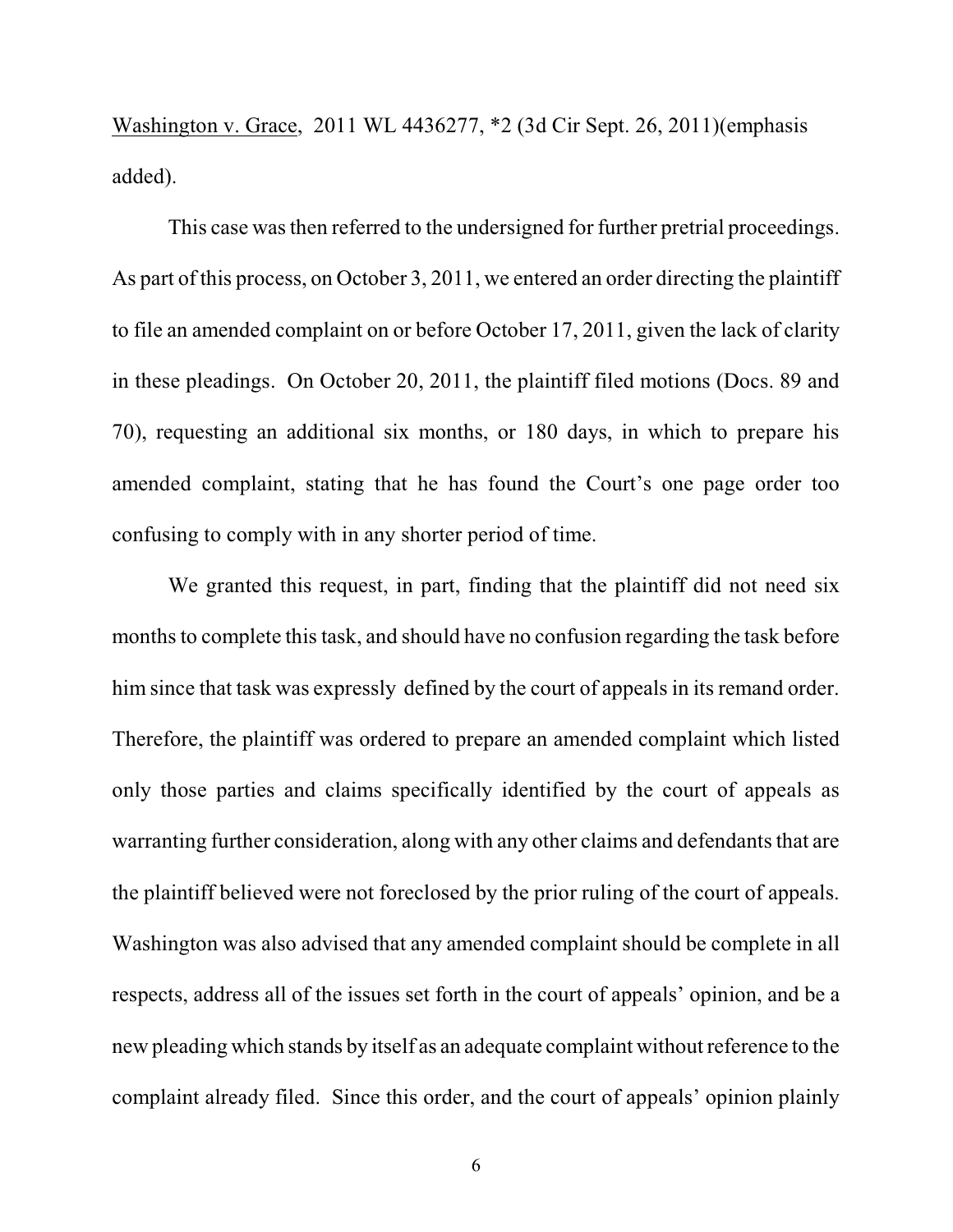identified thistask which was a straightforward one, we denied the plaintiff's request for six months to complete the filing of an amended complaint, but allowed Washington an additional month to complete this task, and ordered that this complaint be filed on or before November 21, 2011.

Washington then filed another motion seeking a six month extension of time to complete this task, (Doc. 94), which reported that he is only 1/64th of the way through this task, and asserting that the Court's orders, which specifically identified for him the allegations which remain viable in the case, listing those allegations by paragraph number, were too confusing to be understood. We denied this second request for 180 days in which to amend his complaint, but extended the deadline for submission of any amended complaint one last time to December 18, 2011.

Washington responded by filing a third motion seeking a 180-day extension of time in which to file amended complaints. (Docs. 77 and 96) In this, his third such motion, Washington alleged that he had been working 12 to 16 hours a day to complete his amended complaint, but asserted that he had experienced daily heart attack symptoms, frequent collapses, nose bleeds that have continued unabated for days, and episodes of memory loss spanning many hours and days. Because we were not in a position to assess Washington's claim that he daily suffered from profound medical problems, including daily heart attack symptoms, which prevented him from completing this task, we ordered the defendants to briefly respond to these latest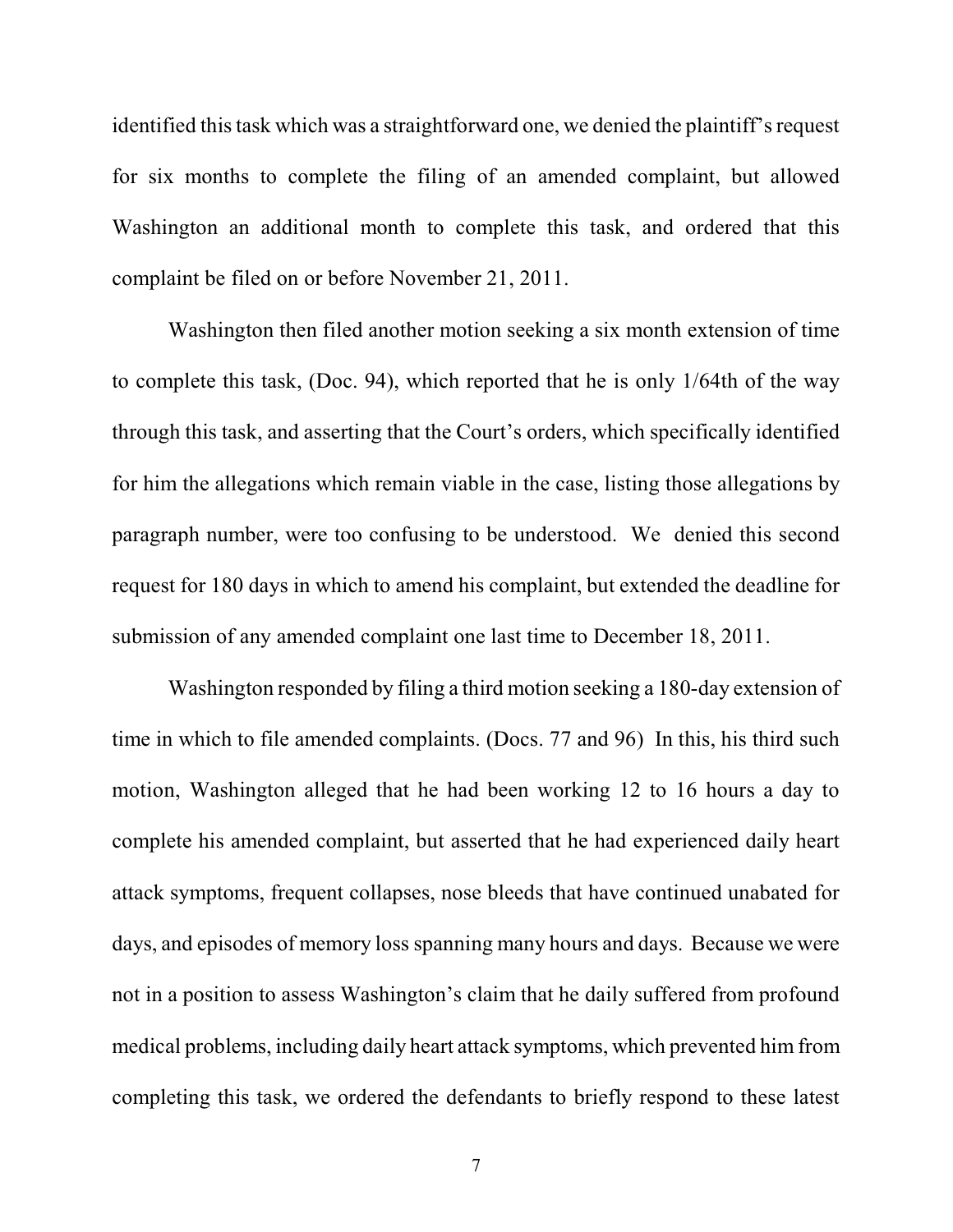motions, providing their position regarding whether Washington should be given any further extension of time, and providing any information which they possess regarding Washington's current medical condition and limitations. The defendants have responded to this order, opposing any further extensions of time and filing materials which indicate that many of the medical symptoms, conditions, and episodeswhich Washington vividly described are wholly unsupported by anymedical science or empirical evidence.

While this motion for extension of time was pending, Washington filed *new* motions of extension of time, which sought 270 days, until August of 2012, to complete the task of amending his complaint. (Washington v. Grace, No 4:07-CV-867, Doc. 98; Washington v. Grace, 4:08-CV-1273, Doc. 81) Along with these motions, Washington filed drafts of the first segment of his proposed amended complaints. Each of these draft amended complaints plainly violated the direction Washington has repeatedly received in writing, in that the proposed amended complaints set forth confused and confusing claims against 157 defendants, many of which related to matters occurring well outside the statute of limitations, and some of which involved matters that the court of appeals has rejected as either outlandish or trivial.

Moreover, according to Washington, these documents, which purport to be segments comprising only 25% of Washington's proposed fourth amended complaint,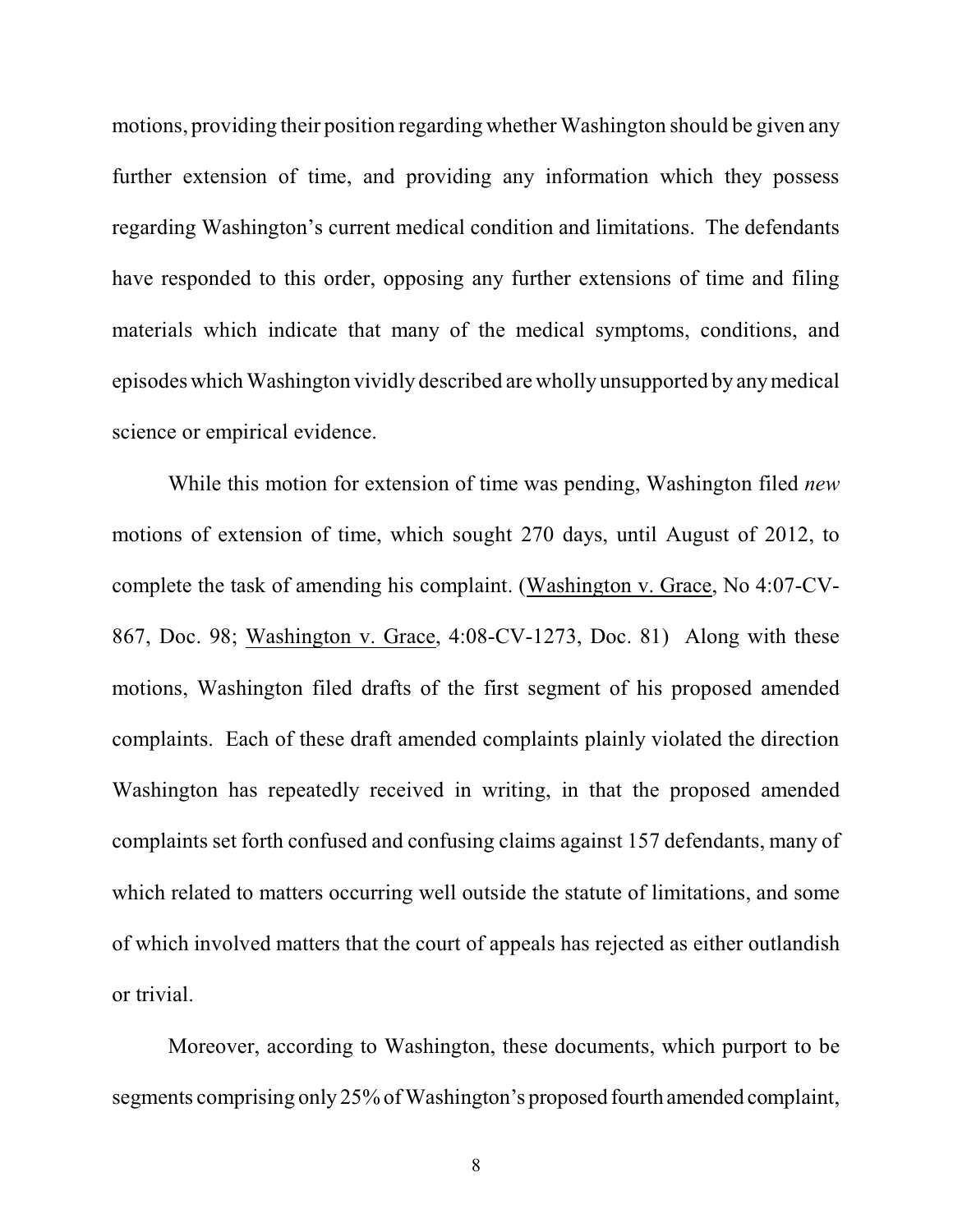are each approximately 75 pages long and contain more than 140 separately numbered paragraphs. Therefore, given Washington's assertion that these documents represent only a quarter of his proposed fourth amended complaint, it appears that Washington ultimately intends to file 300 page pleadings, containing more than 560 factual averments.

Washington has now filed additional pleadings in these cases (Washington v. Grace, No 4:07-CV-867, Doc. 106; Washington v. Grace, 4:08-CV-1273, Doc. 86), which recite that this monumental task will take even longer than he previously estimated, stating that the "amended complaint probably will *not* be completed for an additional 18 months." (Doc. 106, p.1)(emphasisin original.) Therefore, Washington, who initially filed these actions in 2007 and 2008, does not anticipate having a proposed fourth amended complaint prepared for consideration by the Court and service on the defendants until the summer of 2013 at the earliest. Moreover, Washington, who has had the bulk of his prior claims barred by the two-year statute of limitations, alleges that he will take approximately two years from the date of the remand of this case in which to prepare an amended complaint dealing with these allegations of past misconduct.

On these facts, for the reasons set forth below, we conclude that further delay for the purpose of providing additional leave to amend is futile, and we deny these motions for further extensions of time.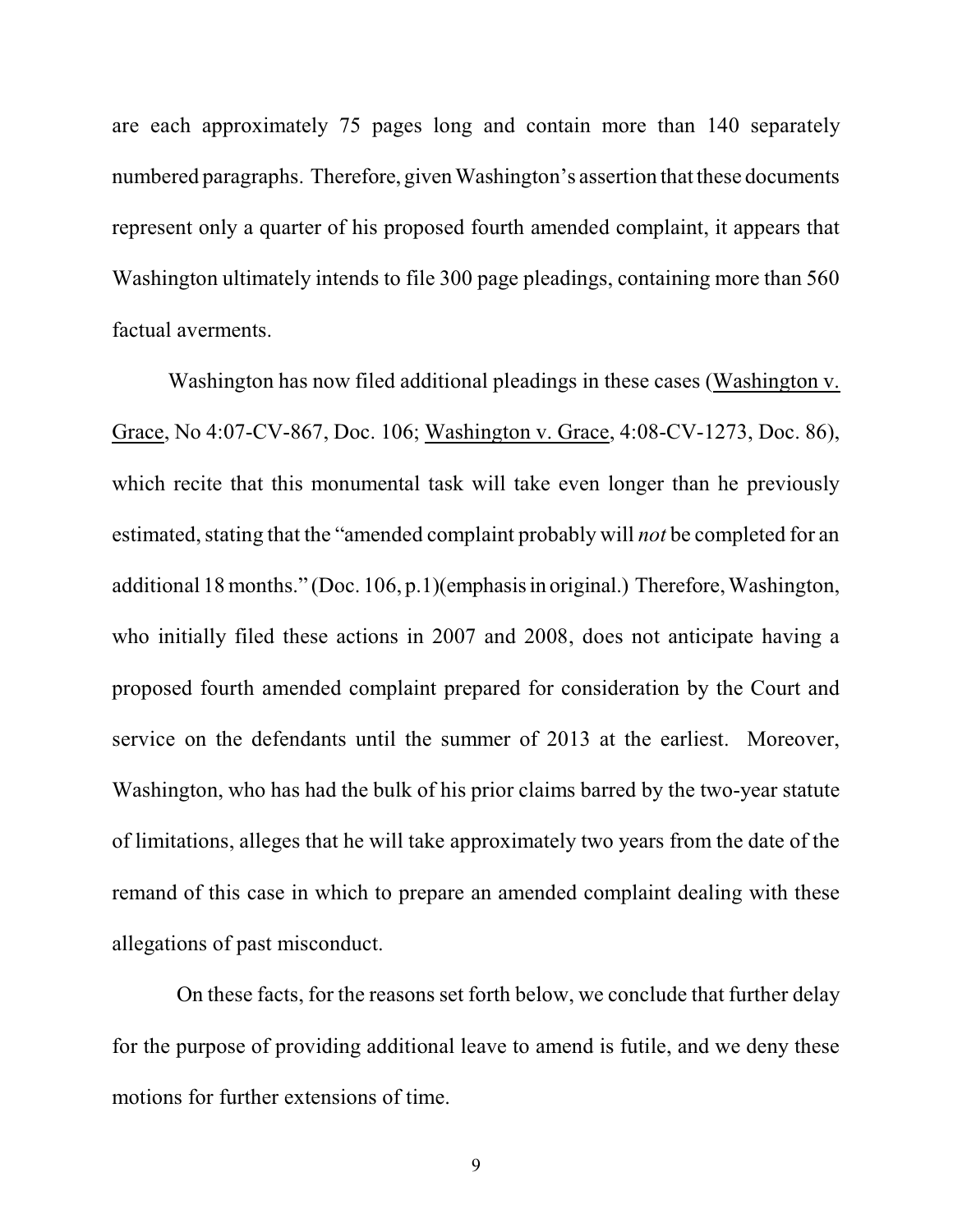### **III. Discussion**

Decisions regarding motions to amend pleadings rest in the sound discretion of the District Court and will not be disturbed absent an abuse of that discretion. See e.g., Bjorgung v. Whitetail Resort, LP, 550 F.3d 263 (3d Cir. 2008); Cureton v. National Collegiate Athletic Ass'n., 252 F.3d 267 (3d Cir. 2001). That discretion, however, is governed by certain basic principles, principles that are embodied in Rule 15 of the Federal Rules of Civil Procedure. Rule 15(a) of the Federal Rules of Civil Procedure, was amended in December 2009 to provide as follows:

### **(a) Amendments Before Trial**

**(1)** *Amending as a Matter of Course.* A party may amend its pleading *once* as a matter of course within:

**(A)** 21 days after serving it, or

**(B)** if the pleading is one to which a responsive pleading is required, 21 days after service of a responsive pleading or 21 days after service of a motion under Rule 12(b) . . . .

**(2)** *Other Amendments.* In all other cases, a party may amend its pleading only with the opposing party's written consent or the court's leave. The court should freely give leave when justice so requires.

Fed. R. Civ. P. 15(a)(emphasis added).

Given the plain language of the rule, in this case Ball plainly is not entitled to amend this complaint as a matter of course under Rule 15(a) since Washington has already filed multiple amended complaints, and may only amend a pleading once as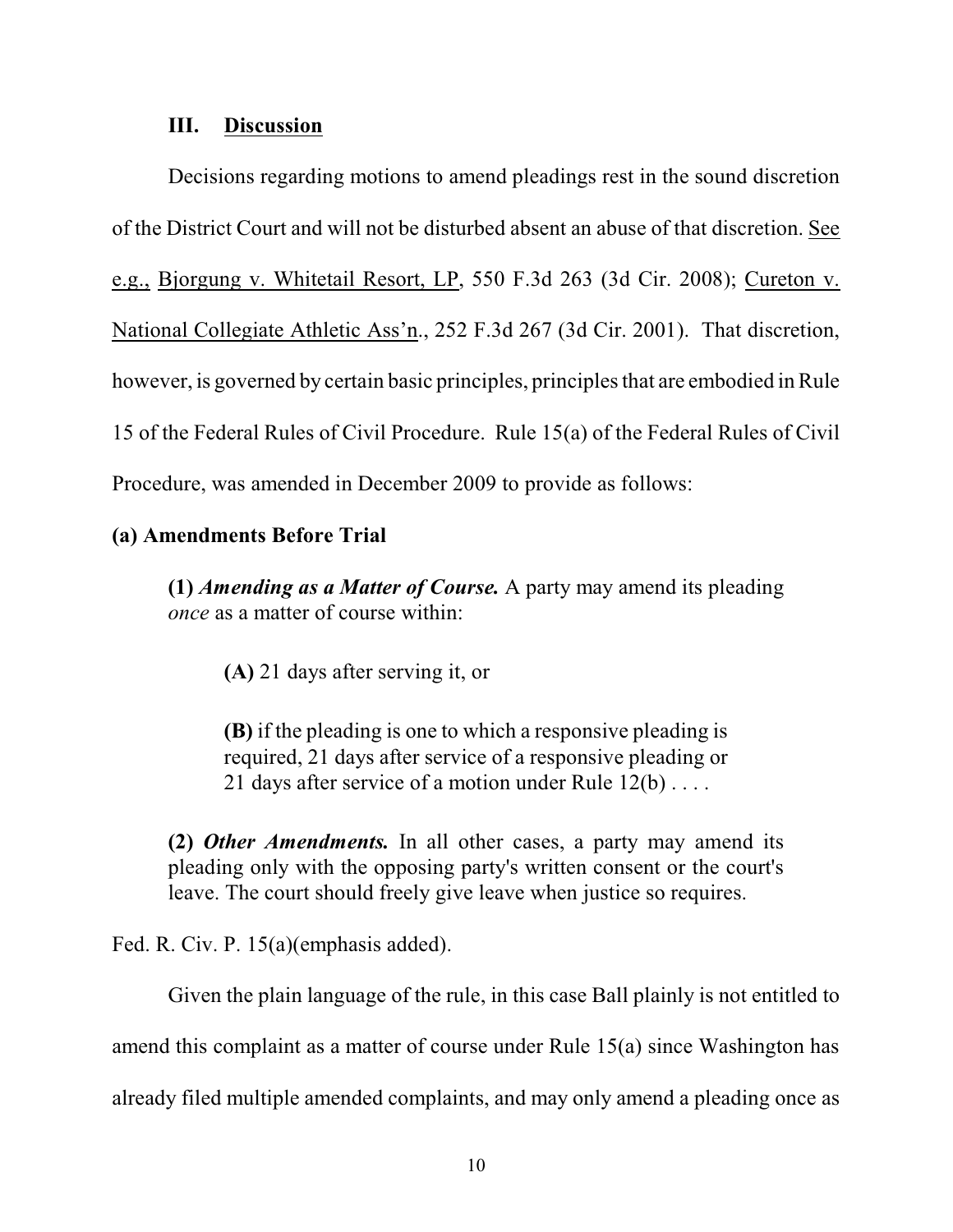a matter of right. Nor can Washington show that he should be granted discretionary leave to amend his complaint, yet again, at this late date. In this regard, while Rule 15 provides that leave to amend should be freely given when justice so requires, the District Court still retains broad discretion to deny a motion to amend, Bjorgung v. Whitetail Resort, LP, 550 F.3d 263 (3d Cir. 2008); Cureton v. National Collegiate Athletic Ass'n., 252 F.3d 267 (3d Cir. 2001), and may deny a request:

if the plaintiff's delay in seeking to amend is undue, motivated by bad faith, or prejudicial to the opposing party. Adams*,* 739 F.2d at 864. Delay becomes "undue," and thereby creates grounds for the district court to refuse leave, when it places an unwarranted burden on the court or when the plaintiff has had previous opportunities to amend. Cureton*,* 252 F.3d at 273 (citing Adams*,* 739 F.2d at 868; Lorenz v. CSX Corp*.,* 1 F.3d 1406, 1414 (3d Cir.1993)). Thus, our review of the question of undue delay . . . will "focus on the movant's reasons for not amending sooner," Cureton*,* 252 F.3d at 273, and we will balance these reasons against the burden of delay on the District Court. Coventry v. U.S. Steel Corp*.,* 856 F.2d 514, 520 (3d Cir.1988).

Bjorgung v. Whitetail Resort, LP, supra, 550 F.3d at 266.

Furthermore, "'[a]mong the grounds that could justify a denial of leave to amend are undue delay, bad faith, dilatory motive, prejudice, and futility.' In re Burlington Coat Factory Sec. Litig*.,* 114 F.3d 1410, 1434 (3d Cir.1997) ('Burlington'); Lorenz v. CSX Corp*.,* 1 F.3d 1406, 1413-14 (3d Cir.1993). 'Futility' means that the complaint, as amended, would fail to state a claim upon which relief could be granted. Burlington*,* 114 F.3d at 1434." Shane v. Fauver, 213 F.3d 113, 115 (3d Cir. 2000). Moreover, a party seeking to supplement pleadings must act in a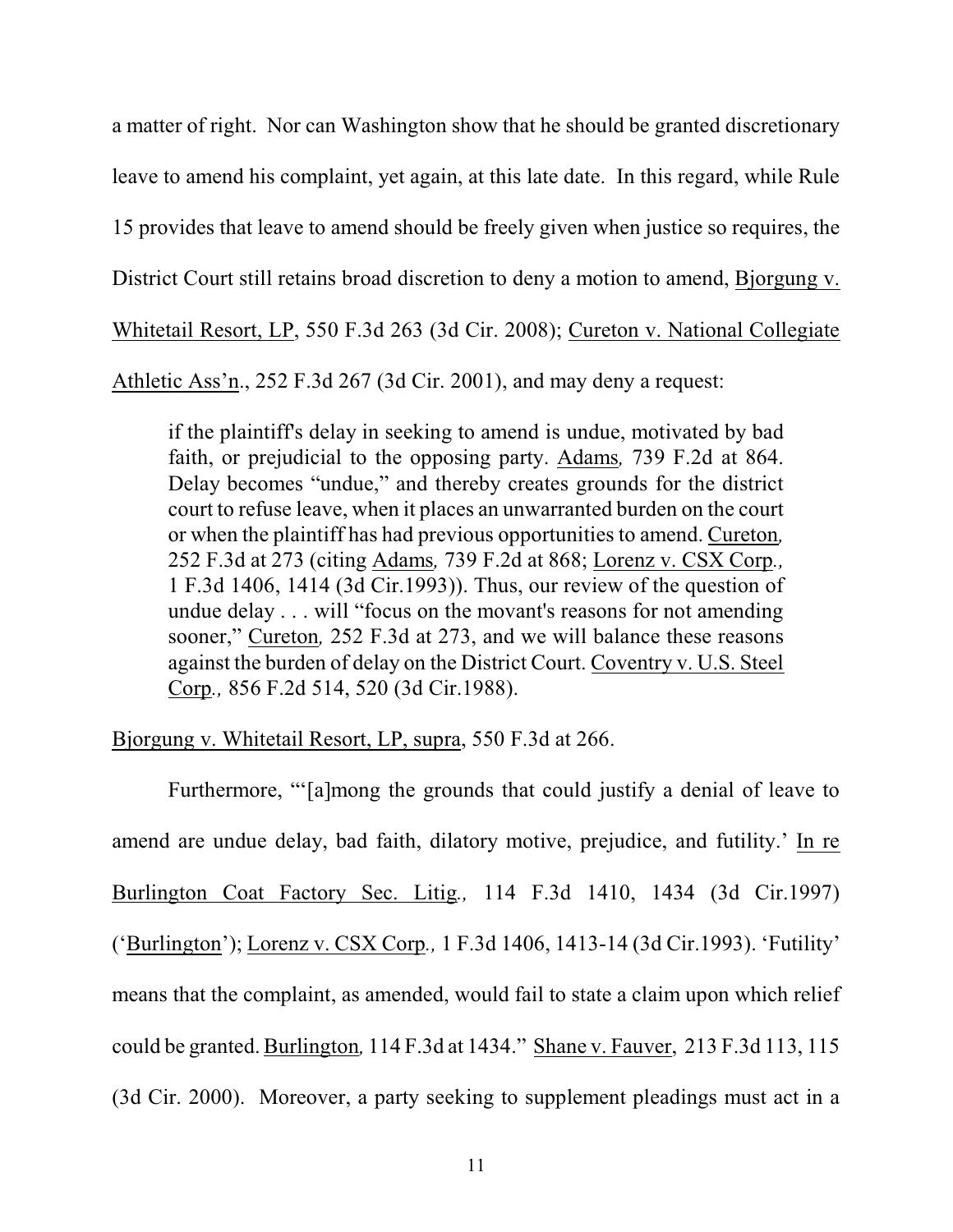diligent fashion. Thus, for example, "[a] District Court has discretion to deny a plaintiff leave to amend where the plaintiff was put on notice as to the deficiencies in his complaint, but chose not to resolve them. Rolo v. City Investing Co. Liquidating Trust*,* 155 F.3d 644, 654 (3d Cir.1998)." Krantz v. Prudential Investments Fund Management LLC, 305 F.3d 140, 144 (3d Cir. 2002).

Finally, in every instance, the exercise of this discretion must be guided by the animating principle behind Rule 15, which is "to make pleadings a means to achieve an orderly and fair administration of justice." Griffin v. County School Bd. of Prince Edward County, 377 U.S. 218, 227 (1964). Therefore, in considering a motion to amend we must always "appl[y] Rule 15[] in a manner aimed at securing the just, speedy and inexpensive determination of every action.. . . Masimo Corp. v. Philips Elec. N. Am. Corp*.,* 2010 WL 1609899, at \*1 (D.Del. Apr.20, 2010) (quoting Medeva Pharma Ltd. v. Am. Home Prods. Corp*.,* 201 F.R.D. 103, 104 n. 3 (D.Del.2001))." CMR D.N. Corp. v. City Of Philadelphia, No. 07-1045, 2011 WL 857294, \*4 (E.D.Pa. March 11,2011)(Stengel, J.).

Viewing this motion in light of these guiding benchmarks, we find that denial of any further extension of time for the purpose of amending these pleadings sometime in 2013 is fully warranted here. In this regard, we specifically conclude that the delay in moving to amend is now "undue" since "the plaintiff has had [ample] previous opportunities to amend," Bjorgung v. Whitetail Resort, LP, supra, 550 F.3d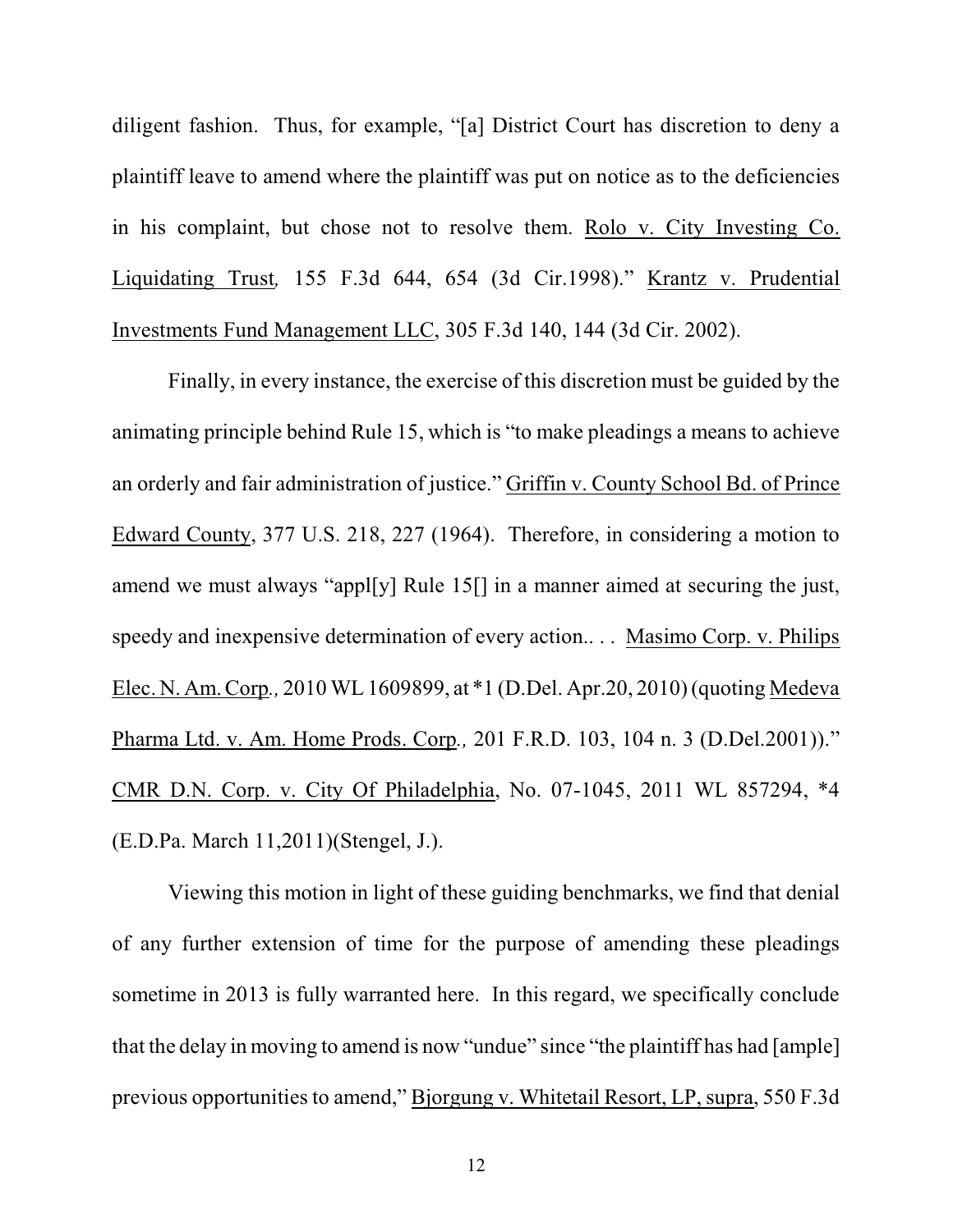at 266. Moreover, when we "focus on the movant's reasons for not amending sooner," Cureton*,* 252 F.3d at 273, as we are required to do, we find that Washington has given no coherent reason for this delay.

We also find that delaying these proceedings for as much as another 18 months, while Washington crafts this fourth amended complaint would be a futile gesture. A review of the initial installment of Washington's draft fourth amended complaint reveals that for the most part it simply repeats time-barred and meritless factual claims which have already been dismissed, and simply recites in a talismanic fashion that everything which the plaintiff alleges has happened to himin prison over the past five years has been part of some effort to retaliate against him for unspecified First Amendment activities. Since an amended complaint must recite well-pleaded facts giving rise to a plausible claim for relief, this document plainly fails and it appears that much of this pleading will be subject to summary dismissal when, and if, it is completed 18 months from now.

Washington's fourth proposed amended complaint is likely futile in another fundamental way. The plaintiff has already been placed on notice that many of Washington's allegations are time-barred by the two-year statute of limitations that applies to civil rights complaints. Having received this specific notice from the court of appeals, Washington now proposes to spend nearly two years drafting a new complaint, a complaint which will then likely be almost entirely time-barred by the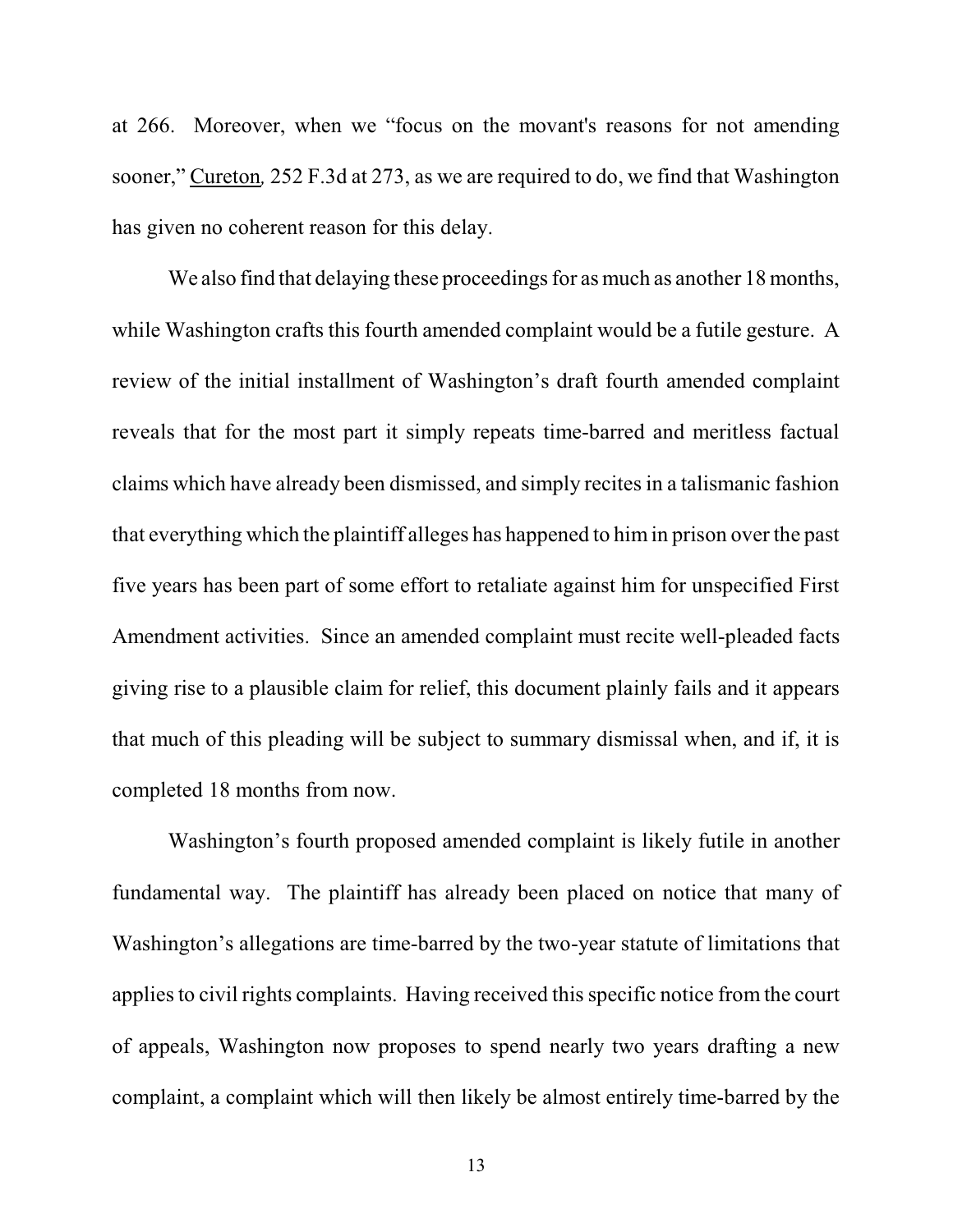time it is filed. It is difficult to conceive of a more futile activity than preparing a voluminous 300-page pleading which will be a time-barred legal nullity when it is eventually filed.

Finally, we find that permitting this amendment at this late date would be "prejudicial to the opposing party," Bjorgung v. Whitetail Resort, LP, supra, 550 F.3d at 266, since it would allow Washington to effectively bring otherwise time-barred claims against individual defendants more than four years after the events which give rise to this lawsuit. Indeed, adopting the course urged here would be both clearly "prejudicial to the opposing party," Bjorgung v. Whitetail Resort, LP, supra, 550 F.3d at 266, and also "place[] an unwarranted burden on the court," Id., which would have to litigate these time-barred issues.

#### **IV. Conclusion**

Because we find that Washington's efforts to further amend this complaint are untimely, futile and prejudicial to the interests of justice, we DENY Washington's motions for extension of time in which to complete this task,(Washington v. Grace, No 4:07-CV-867, Doc. 98; Washington v. Grace, 4:08-CV-1273, Doc. 81).

# IT IS FURTHER ORDERED as follows:

1. These two cases consolidated for purposes of all future proceedings, and all future filings will be filed under Washington v. Grace, 4:08-CV-1273.

14